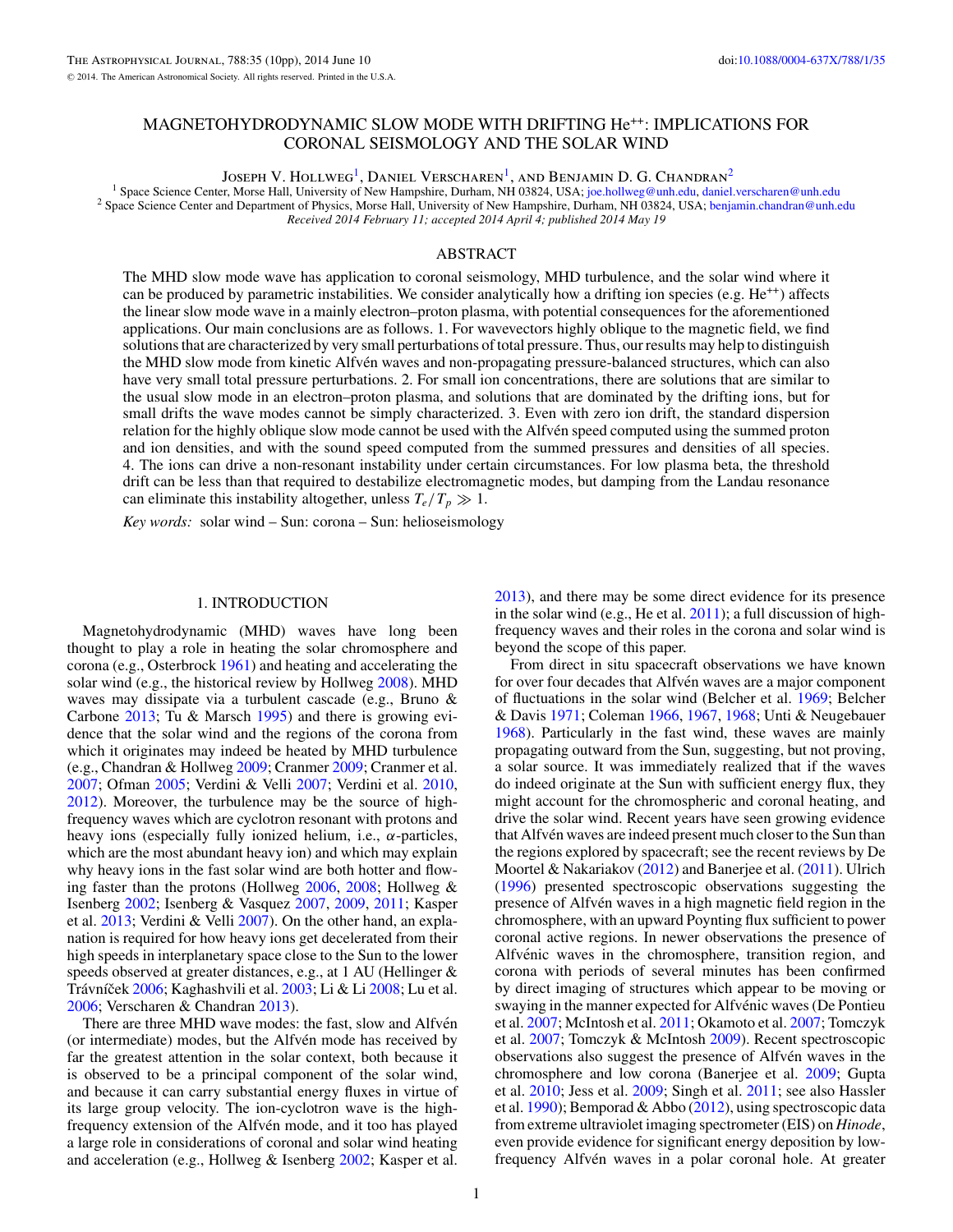heights, in the region where the solar wind is believed to undergo its principal acceleration, Hollweg et al. [\(1982,](#page-9-0) [2010\)](#page-9-0) looked at Faraday rotation fluctuations of radio signals from the Helios spacecraft during their superior conjunctions with the Sun. It was argued that the source of the observed fluctuations was most likely Alfvén waves associated with the waves observed by spacecraft much further from the Sun. The data were found to agree well with models (Chandran & Hollweg [2009;](#page-9-0) Cranmer & van Ballegooijen [2005;](#page-9-0) Cranmer et al. [2007;](#page-9-0) Verdini & Velli [2007;](#page-9-0) Verdini et al. [2010,](#page-9-0) [2012\)](#page-9-0) in which turbulently damped Alfvén waves of solar origin heat and accelerate the solar wind. Thus, the Alfvén wave is a serious candidate for carrying the energy which heats and accelerates the solar wind and corona.

In addition to providing theoretical explanations for the heating and acceleration of the solar atmosphere, MHD waves are now being used as an observational tool for inferring the solar atmosphere's properties. This burgeoning field of study is usually referred to as "coronal seismology" or "solar magnetoseismology." Here the observations do not cover the cyclotronresonant regime, but are instead limited to the low-frequency (with periods of the order of minutes or longer) MHD regime. And the observations are not limited to the Alfvénic modes. In fact, since the solar atmosphere is highly structured, there are "surface" and "body" modes which differ from the usual MHD modes in a uniform medium; see especially Edwin & Roberts [\(1982,](#page-9-0) [1983\)](#page-9-0) and Roberts [\(2000\)](#page-9-0). For recent reviews of coronal seismology see Ballai & Forgács-Dajka ([2010\)](#page-9-0), De Moortel & Nakariakov [\(2012\)](#page-9-0), Nakariakov & Verwichte [\(2005\)](#page-9-0), Ofman  $(2009)$ , Ruderman & Erdélyi  $(2009)$  $(2009)$ , and Wang  $(2011)$ . See Arregui et al. [\(2013\)](#page-9-0), Asensio & Arregui [\(2013\)](#page-9-0), Ballai & Orza  $(2012)$ , Goossens et al.  $(2012)$ , Jain & Hindman  $(2012)$ , Jelínek & Karlicky [\(2009\)](#page-9-0), Li et al. [\(2013\)](#page-9-0), Luna-Cardozo et al. [\(2012\)](#page-9-0), Morton et al. [\(2011\)](#page-9-0), Pascoe et al. [\(2013\)](#page-9-0), Scott & Ruderman [\(2012\)](#page-9-0), and Verwichte et al. [\(2013a,](#page-9-0) [2013b\)](#page-9-0) for some more recent papers.

In this paper we will consider one of the modes that has been particularly useful in coronal seismology, viz., the axisymmetric slow body mode on a thin cylindrical tube of magnetized plasma (see the aforementioned review papers as well as Li et al. [2013;](#page-9-0) Luna-Cardozo et al. [2012;](#page-9-0) Macnamara & Roberts [2010,](#page-9-0) [2011;](#page-9-0) Telloni et al. [2013;](#page-9-0) Wang [2011\)](#page-9-0); this mode is often referred to as the "sausage mode," in which axisymmetric expansions and contractions of the magnetic field lines, and compressions and rarefactions of the plasma, propagate along the tube. If the tube is thin, the oscillations hardly disturb the surroundings, and thus the perturbation of total (i.e., magnetic plus thermal) pressure must be nearly zero. In the limit of zero tube radius the total pressure perturbation vanishes, and the sausage mode then propagates according to Equation [\(17\)](#page-3-0) below, with the relevant quantities evaluated inside the thin tube (Hollweg [1990\)](#page-9-0). Equation [\(17\)](#page-3-0) is also the dispersion relation for a planar MHD slow mode propagating highly obliquely to the background magnetic field; it is easy to show that the total pressure perturbation vanishes also for the plane wave in this limit. Our analysis will assume planar waves, but in the limit of highly oblique propagation it will also be valid for the sausage mode on a thin coronal structure. Of course our analysis will then apply also to highly oblique slow modes throughout interplanetary space, and not just on thin coronal structures. We note that there is a strong tendency for both waves and turbulence in the corona and solar wind to be characterized by high ratios of perpendicular to parallel wavenumbers, so our results can apply to a wide range of disturbances in space.

The new feature here will be the inclusion of one ion species drifting relative to the protons, in particular *α*-particles, which are the most abundant "heavy ion" in the solar atmosphere and solar wind. Allowing for drift is essential, since *α*-particle drift is the rule rather than the exception in the regions of the solar wind which have been directly sampled by spacecraft (e.g., Marsch et al. [1982;](#page-9-0) Reisenfeld et al. [2001;](#page-9-0) Kasper et al. [2013\)](#page-9-0). Moreover, optical observations show that other heavy ions flow faster than the protons close to the Sun in the regions where the solar wind becomes supersonic (e.g., Cranmer [2009;](#page-9-0) Kohl et al.  $1998$ ), and there is no reason to expect that  $\alpha$ -particles will be any different; in fact some theoretical models (Isenberg [1990\)](#page-9-0) of coronal heating and solar wind acceleration predict rapid *α*-particle drifts close to the Sun.

We expect that our results will be relevant for interpreting remote observations of the slow mode, especially the sausage mode, close to the Sun. We will find that even non-drifting *α*-particles affect the dispersion relation in a non-simple way. The compressions and velocity fluctuations of the  $\alpha$ -particles (or other heavy ions which might be observed remotely) can even have opposite signs compared to the protons, a fact that can prove useful in wave diagnostics. Our analysis will show that drifting *α*-particles can even drive the slow mode unstable; since the derivation uses the fluid equations the instability is nonresonant. However, damping due to collisions (see Macnamara & Roberts [2010\)](#page-9-0) and kinetic effects such as Landau and transittime damping (Barnes [1966,](#page-9-0) [1967,](#page-9-0) [1968,](#page-9-0) [1969a,](#page-9-0) [1969b\)](#page-9-0), will probably eliminate the instability for typical conditions in the corona and solar wind; we present a fully kinetic calculation in Section [4.](#page-7-0)

The slow mode has not received a great deal of attention in studies of the solar wind, but we suggest that its importance may be underestimated. The instability mentioned in the previous paragraph could limit the  $\alpha$ -particle drift in the solar wind, and thereby effect a conversion of the *α*-particle drift energy into thermal energy. In a low-beta plasma the drift threshold can be lower than the threshold for electromagnetic instabilities (Verscharen & Chandran  $2013$ ). Moreover, the slow mode may be involved in MHD turbulence, which we have already mentioned is a leading candidate for dissipating wave energy and heating the corona and solar wind (Chandran [2003,](#page-9-0) [2005;](#page-9-0) Cranmer & van Ballegooijen [2012;](#page-9-0) Kumar et al. [2006;](#page-9-0) Matsumoto & Suzuki [2012;](#page-9-0) Schekochihin et al. [2009;](#page-9-0) Verscharen et al. [2012\)](#page-9-0); there is in fact some observational evidence for the presence of the slow mode in MHD turbulence (Howes et al. [2012;](#page-9-0) Klein et al. [2012;](#page-9-0) Smith & Zhou [2007,](#page-9-0) Yao et al. [2011\)](#page-9-0). Slow mode waves may also be produced in the solar wind via parametric instability of the "background" Alfvén waves, and the parametric instabilities may themselves play a role in the development of turbulence (Araneda et al. [2009;](#page-9-0) Del Zanna et al. [2001;](#page-9-0) Del Zanna & Velli, [2002;](#page-9-0) Ghosh et al. [1993;](#page-9-0) Goldstein [1978;](#page-9-0) Gomberoff [2006a,](#page-9-0) [2006b,](#page-9-0) [2006c,](#page-9-0) [2007a,](#page-9-0) [2007b,](#page-9-0) [2008,](#page-9-0) [2009;](#page-9-0) Gomberoff et al. [1996,](#page-9-0) [2002,](#page-9-0) [2010;](#page-9-0) Hollweg et al. [1993;](#page-9-0) Hollweg [1994;](#page-9-0) Inhester [1990;](#page-9-0) Jayanti & Hollweg [1993a,](#page-9-0) [1993b,](#page-9-0) [1994;](#page-9-0) Malara & Velli [1996;](#page-9-0) Vasquez [1995;](#page-9-0) Viñas & Goldstein  $1991$ ). Moreover, our analysis of the behavior of ions in the highly oblique slow wave might be used to distinguish true non-propagating pressure-balanced structures (PBSs; Bruno & Carbone [2013;](#page-9-0) Tu & Marsch [1995;](#page-9-0) and references therein) in the solar wind from the propagating waves analyzed here, even though both exhibit constant total pressure. (A note on nomenclature: PBSs can be regarded as arising from the slow mode in the  $k_z \rightarrow 0$  limit, while in our calculation the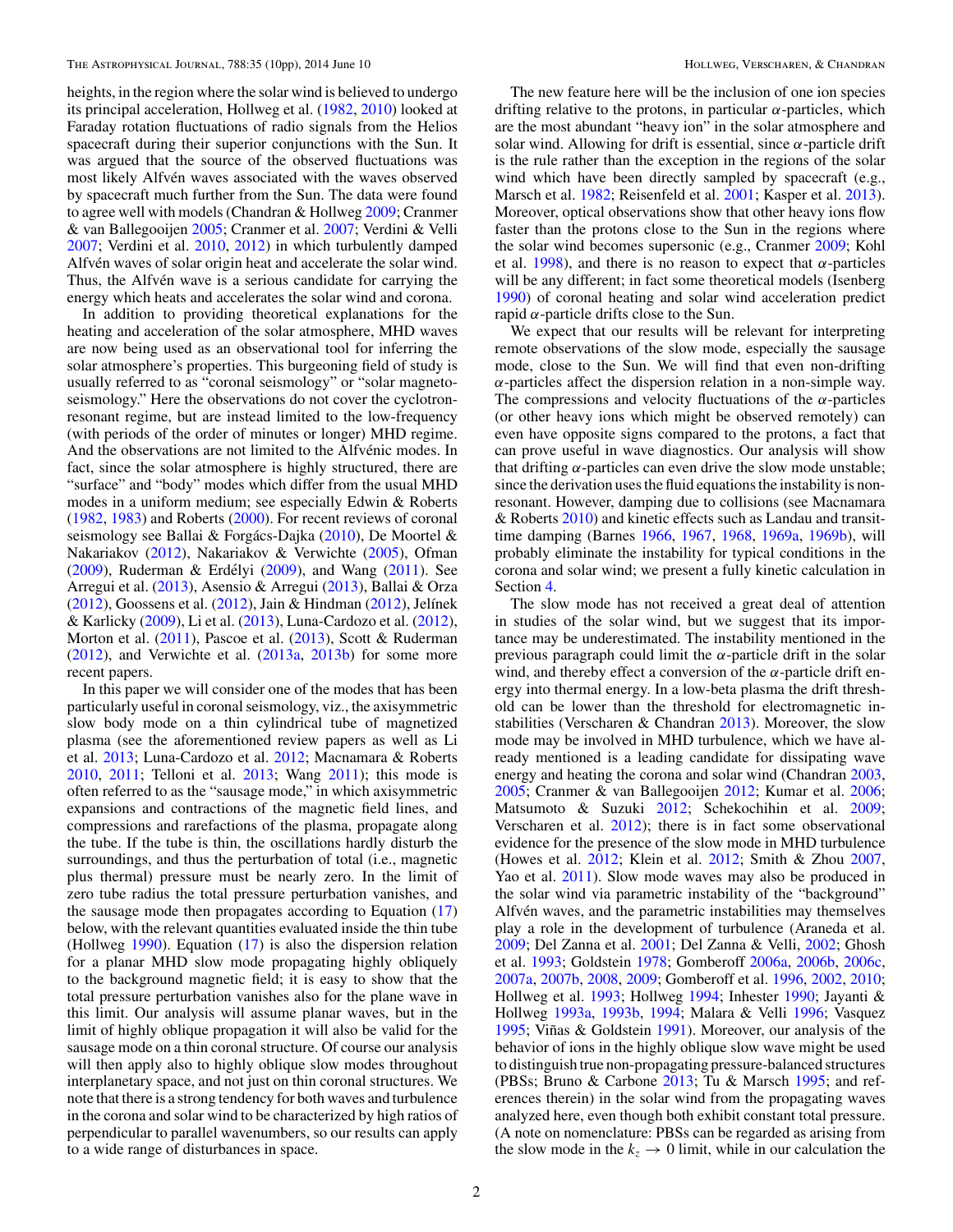<span id="page-2-0"></span>highly-oblique limit takes  $k_y \rightarrow \infty$  while keeping  $k_z$  finite and the waves propagate.) Finally, our analysis shows that the slow mode can produce temporal changes of the solar wind composition which are not of solar origin (cf. Reisenfeld et al. [1999\)](#page-9-0).

Before proceeding we offer one caveat. The highly oblique slow mode has vanishing total pressure perturbations, and this has been used to identify its presence in the solar wind (Howes et al. [2012;](#page-9-0) Smith & Zhou [2007\)](#page-9-0). Vanishing total pressure perturbations are also associated with non-propagating PBSs. However, a fluid analysis suggests that this can also be a property of kinetic Alfvén waves; see Equation (14) of Hollweg ([1999\)](#page-9-0). It is thus possible that associating vanishing total pressure perturbations just with the slow mode or PBSs can be erroneous. It is our expectation that the present analysis of the behavior of ions in slow waves might lead to an observational resolution of the ambiguities.

The analysis is found in Section 2. A multi-fluid approach is used, but we neglect collisions between plasma species as well as viscosity and heat conduction. Kinetic effects associated with the Landau resonance are also omitted in the multi-fluid study. We use expansions in (gyro frequencies)<sup>-1</sup> to restrict the analysis to the MHD regime, and we take the electrons to be massless but with finite pressure. We ignore the Alfvén mode but retain both the fast and slow modes; their dispersion relation is further restricted to the slow mode by going to the highly oblique limit (Equations  $(15a)$  and  $(18)$ ). Section [3](#page-5-0) presents some numerical examples, showing in particular the instability driven by  $\alpha$ -drift; some analytical results for the instability are presented in Equations [\(26\)](#page-5-0), [\(29\)](#page-6-0), and [\(30\)](#page-7-0). Section [4](#page-7-0) discusses kinetic effects and associates the instability with its kinetic counterpart. Section [5](#page-8-0) summarizes our results.

#### 2. ANALYSIS

We consider a plane wave propagating in a uniform background plasma consisting of electrons, protons, and one ion species immersed in a uniform magnetic field  $\mathbf{B}_0 = (0, 0, B_0)$ pointing in the *z*-direction (the subscript "0" will denote a background quantity). Any background particle flows  $V_0$  =  $(0, 0, V_0)$  are uniform and along  $\mathbf{B}_0$ . All fluctuations (denoted by prefix "*δ*") are assumed to be small and to vary as exp[*i*  $k_y$   $y + i$   $k_z$   $z - i \omega t$ ]. We consider low-frequency fluctuations in the MHD regime. The wave magnetic field is taken to lie in the *y*-*z* plane, i.e.,  $\delta B_x = 0$ ; this eliminates the MHD Alfvén mode but retains the fast and slow modes. Consistent with this choice and with MHD we take  $\delta E_y = 0$  (**E** denotes the electric field) and there are no  $\delta \mathbf{E} \times \mathbf{B}_0$  drifts in the *x*-direction. However, in order for there to be charge quasineutrality we still need to allow for a (small)  $\delta E_z$ . (In Section [4](#page-7-0) we will revisit the assumptions  $\delta B_x = 0$  and  $\delta E_y = 0$ .)

After linearization, the momentum equation for each species (charge  $q$ , mass  $m$ , and background concentration  $n_0$ ) is

$$
-i \omega' \delta \mathbf{V} = \frac{q}{m} \left( \delta \mathbf{E}' - \frac{i \mathbf{k} \delta p}{q n_0} + \frac{\delta \mathbf{V} \times \mathbf{B}_0}{c} \right), \qquad (1)
$$

where *c* is the speed of light (cgs units will be used throughout),  $\omega' = \omega - k_z V_0$ , *p* is plasma pressure (for adiabatic fluctuations  $\delta p = m v_s^2 \delta n$  with  $v_s$  the sound speed for each species) and  $\delta \mathbf{E}' = \delta \mathbf{E} + \mathbf{V}_0 \times \delta \mathbf{B}/c$ . With the assumed polarization of  $\delta \mathbf{B}$ , the Lorentz term affects only  $\delta E'_x$ :

$$
\delta E'_x = (\omega'/\omega) \, \delta E_x,\tag{2}
$$

where use has been made of Faraday's law.

After linearization, the mass conservation equation for each species is

$$
\omega' \delta n = n_0 (k_y \delta V_y + k_z \delta V_z). \tag{3}
$$

Equation (1) is first solved for the three components of *δ***V** in terms of  $\delta \mathbf{E}'$  and  $\delta n$ . The components  $\delta V_y$  and  $\delta V_z$  are then inserted into Equation (3) which can then be solved for *δn* for each species:

$$
\delta n = \frac{i \, q \, n_0 [i \, k_y \, \omega' \, \Omega \, \delta E'_x + k_z \, \delta E_z (\Omega^2 - \omega^2)]}{m \big[ \Omega^2 (\omega^2 - k_z^2 v_s^2) - \omega^2 (\omega^2 - k^2 v_s^2) \big]}
$$
(4)

where  $\Omega = q B_0/(m c)$  is the cyclotron frequency. Equation (4) is then used to eliminate *δn* from the prior result for *δ***V**. The resulting expressions (which will not be written down) for the three components of  $\delta V$  are then expanded in terms of  $1/\Omega$  and we obtain

$$
\delta V_x/c = \frac{k_y k_z v_s^2 \delta E_z - i \omega' (\omega'^2 - k^2 v_s^2) \delta E'_x / \Omega}{B_0 (\omega'^2 - k_z^2 v_s^2)},
$$
(5)

$$
\delta V_y/c = -\delta E'_x/B_0,\tag{6}
$$

$$
\delta V_z/c = \frac{i \omega' \Omega \delta E_z - k_y k_z v_s^2 \delta E'_x}{B_0(\omega^2 - k_z^2 v_s^2)},\tag{7}
$$

where  $k^2 = k_y^2 + k_z^2$ . In Equations (5)–(7) we have kept the term proportional to  $1/\Omega$  only in  $\delta V_x$ , since that term gives the polarization drift which we will only need when we calculate the fluctuation current in the *x*-direction,  $\delta j_x$ . And for consistency we expand Equation (4) in terms of 1*/*Ω; the two leading terms are

$$
\frac{\delta n}{c \; n_0} = \frac{i \; k_z \; \Omega \; \delta E_z - k_y \; \omega' \; \delta E'_x}{B_0(\omega^2 - k_z^2 v_s^2)}.\tag{8}
$$

For protons and ions, the quantity in parentheses in the denominators of Equations  $(7)$  and  $(8)$  does not constitute a singularity, since it cancels out when  $\delta E_z$  is replaced with Equations [\(10\)](#page-3-0) and [\(11\)](#page-3-0) below. However, numerical examples reveal that there are a few points in solution space where the denominators of Equations  $(5)$ ,  $(7)$ , and  $(8)$  pass through zero. Dropping the second term in the denominator of Equation (4) is then not valid, but since  $\Omega$  is large this is a problem only for extremely small ranges of *V*<sup>0</sup> surrounding those points. Including the dropped term would take us out of the realm of MHD, and we simply note the existence of this difficulty. We note too that Equation (6) omits a term proportional to  $\delta E_z / [\Omega(\omega^2 - k_z^2 v_s^2)]$ . Even though  $\delta E_z$  is generally small, this is invalid when the denominator passes through zero, or at certain points in solution space where  $\delta E_z \rightarrow \infty$ . Again, including the dropped term would take us out of the realm of MHD. And including the dropped term would not affect the dispersion relation, which will be derived without use of Equation (6).

For electrons we assume  $m_e \to 0$ ,  $|\Omega_e| \to \infty$ ,  $v_{se}^2 \to \infty$ , keeping in mind that  $v_{se}^2/\Omega_e$  remains finite. Subscripts *e*, *p* and *i* will denote electrons, protons, and ions (sometimes including the protons), respectively. Thus

$$
\delta n_e = \frac{i \ e \ n_{0e} \ \delta E_z}{\gamma \ K \ T_e \ k_z},\tag{9}
$$

where *e* is the proton charge,  $\gamma$  is the usual ratio of specific heats, *K* is Boltzmann's constant, and *T* is temperature; Equation (9)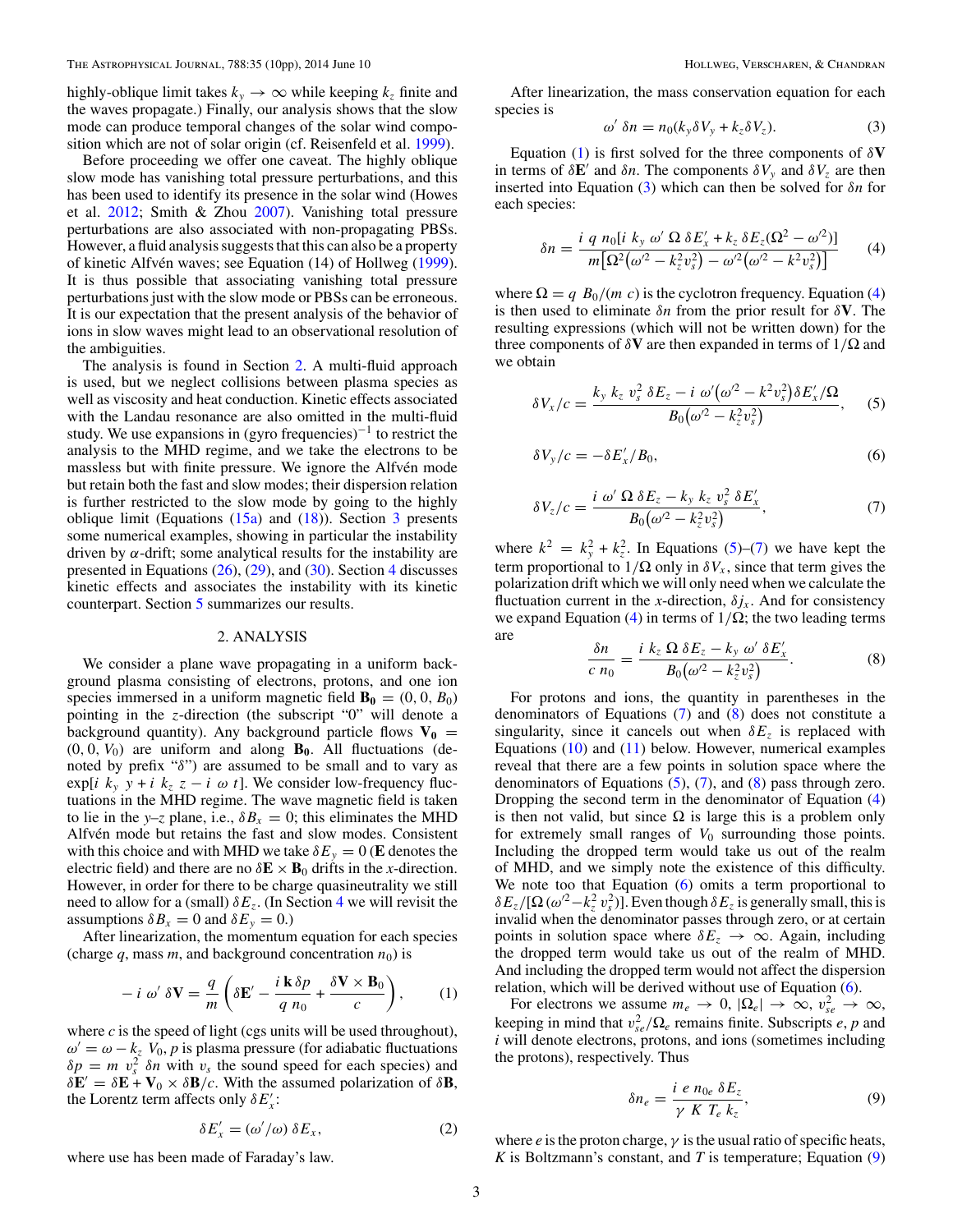<span id="page-3-0"></span>also follows directly from the *z*-component of the electron momentum equation with  $m_e = 0$ . (To ease the mathematics we take  $\gamma$  to be the same for all species. But since  $\gamma$  is always multiplied by a temperature, at the end we can simply replace *γ*  $T_{e,p,i}$  with  $γ_{e,p,i}$   $T_{e,p,i}$ .)

We now use Equation [\(8\)](#page-2-0) and plasma quasineutrality, viz.,  $e \, \delta n_e = \sum q_i \, \delta n_i$ , where the summation is over protons and ions, to obtain *δEz*:

$$
\delta E_z = \frac{i \ c \ k_y \ \delta E_x}{B_0 \ D \ \omega} \sum \frac{q_i \ n_{0i} \ \omega_i'^2}{\omega_i'^2 - k_z^2 v_{si}^2},\tag{10}
$$

where

$$
D = \frac{e^2 n_{0e}}{\gamma K T_e k_z} - k_z \sum \frac{q_i^2 n_{0i} / m_i}{\omega_i^2 - k_z^2 v_{si}^2},
$$
 (11)

and we have used Equation  $(2)$ . Equations  $(10)$  and  $(11)$  show that  $\delta E_z$  is of the order of  $k_y \omega \delta E_x / (k_z \Omega_{i,p})$  which is consistent with the ordering of terms in Equations  $(5)-(8)$  $(5)-(8)$  $(5)-(8)$ .

Having  $\delta E_z$  in terms of  $\delta E_x$  we can now compute the particle velocities in terms of  $\delta E_x$ . We are particularly interested in  $\delta V_x$ , Equation [\(5\)](#page-2-0), in order to compute the electric current  $\delta j_x$ . For the electrons with  $m_e \rightarrow 0$  we have

$$
\delta V_{xe} = -\frac{c k_y \,\delta E_z}{k_z \,B_0}.\tag{12}
$$

With the help of Equation  $(9)$  it is easy to show that this is simply the drift arising from ∇*δpe* in Equation [\(1\)](#page-2-0). For protons and ions we use Equations [\(5\)](#page-2-0) and [\(2\)](#page-2-0). With the help of Ampere's and Faraday's laws, and the supplemental condition  $k_y \delta B_y + k_z \delta B_z = 0$ , we have

$$
\delta j_x = -e \; n_{0e} \; \delta V_{xe} + \sum q_i \; n_{0i} \; \delta V_{xi} = -\frac{i \; k^2 c^2 \delta E_x}{4 \; \pi \; \omega}, \quad (13)
$$

where the sum is again over protons and ions. When  $\delta E_x$  is eliminated, the second equality gives the dispersion relation.

As an illustration and a check of our procedure, consider a plasma consisting of massless electrons and one species of drifting ions; charge neutrality requires  $e_n e_{0e} = q_i n_{0i}$ . Following the recipe outlined above, we obtain the dispersion relation  $\omega^2(\omega^2 - \hat{k}^2 v_{s,tot}^2) - k^2 v_A^2(\omega^2 - k_z^2 v_{s,tot}^2) = 0$ , where  $v_A$  is the Alfven speed based on the mass density of the drifting ions and  $v_{s,\text{tot}}^2 = [\gamma \ K \ T_i + (n_{0e}/n_{0i}) \gamma \ K \ T_e]/m_i$ . This is immediately recognized as the usual dispersion relation for the fast and slow modes convected by the drifting ions.

Adding non-drifting protons to the above example (thus we are working in the proton frame), but still with the constraint of quasineutrality *e*  $n_{0e} = e n_{0p} + q_i n_{0i}$ , gives the dispersion relation:

$$
k^2 C_k + k_z^2 C_{kz} = 0,
$$
 (14)

where

$$
C_k = (1 + \beta_{ep} + A N \beta_{ei})(1 + N Z)v^2 v'^2
$$
  
- [(1 + \beta\_{ep})\beta\_i + N Z(1 + \beta\_p)\beta\_{ei}]v^2  
- [(1 + A N \beta\_i)\beta\_{ep} + N Z(1 + A N \beta\_{ei})\beta\_p]v'^2  
+ \beta\_{ep} \beta\_i + N Z \beta\_{ei} \beta\_p (15a)

$$
C_{kz} = -(1 + N Z)v^{4}v^{2} - A N(1 + N Z)v^{2}v^{4}
$$
  
+  $(\beta_{i} + N Z \beta_{ei})v^{4} + A N(\beta_{ep} + N Z \beta_{p})v^{4}$   
+  $2 A N(\beta_{i} - \beta_{ei})v^{2}v^{2}$  (15b)

and  $v = \omega/(k_z v_{\rm Ap})$ ,  $v' = \omega'/(k_z v_{\rm Ap}) = v - v_0$ ,  $v_0 = V_0/v_{\rm Ap}$ ,  $\beta_{p,i} = \gamma K T_{p,i} / (m_{p,i} v_{\rm Ap}^2), \ \beta_{ep} = \gamma K (T_e + T_p) / (m_p v_{\rm Ap}^2),$  $\beta_{ei} = \gamma K(T_i + Z T_e)/(m_i v_{\rm Ap}^2), N = n_{0i}/n_{0p}, A = m_i/m_p,$  $Z = q_i/e$ , and  $v_{Ap}$  is the Alfven speed based on the mass density of the protons. With three temperatures and four *β*'s, only three of the  $\beta$ 's are independent; for example

$$
\beta_{ei} = (Z/A)(\beta_{ep} - \beta_p) + \beta_i. \tag{16}
$$

For the reasons outlined in the [Introduction](#page-0-0) we are going to limit our attention to the highly oblique slow mode. This mode has  $\omega$  and  $\omega'$  proportional to  $k_z$  even as  $k \to \infty$ ; for example, for highly oblique propagation the familiar MHD slow mode obeys

$$
\omega^2 / k_z^2 \approx v_A^2 v_s^2 / (v_A^2 + v_s^2). \tag{17}
$$

We recognize approximation (17) as giving the dispersion relation for the sausage mode on a thin cylindrical structure (Edwin & Roberts [1983;](#page-9-0) Hollweg [1990;](#page-9-0) Roberts [2000\)](#page-9-0); the square root of the right-hand side is sometimes called "the cusp speed." From Equation (14) and the definitions of  $C_k$  and  $C_{kz}$ we see that this can only happen if

$$
C_k = 0 \tag{18}
$$

and this is the desired dispersion relation. The advantage here is that the quantity  $C_k$  is a quartic in *v* and thus Equation (18) is analytically solvable using standard packages.

For  $N \to 0$ , and  $v_0 = 0$ , the leading terms for the four roots of Equation (18) are

$$
v^2 \approx \beta_{ep}/(1+\beta_{ep}) \equiv v_{\beta_{ep}}^2 \tag{19a}
$$

and

$$
v^2 \approx \ \beta_i \equiv v_{\beta i}^2. \tag{19b}
$$

(If  $N = 0$ , the second set of roots is extraneous.) Approximation  $(19a)$  is equivalent to approximation  $(17)$  for an electron–proton plasma. For  $v_0 = 0$  and  $v_{\beta i} \ll v_{\beta e p}$ , a small-*N* expansion of Equation (18) gives the following correction to Equation (19a):

$$
v^2 \approx v_{\beta ep}^2 - \frac{N Z v_{\beta ep}^4 (\beta_{ep} - \beta_p)}{A \beta_{ep}^3}
$$
  
× [A \beta\_{ep} (1 + 2 \beta\_{ep}) - Z (1 + \beta\_{ep}) (\beta\_{ep} - \beta\_p)]. (20)

With  $A > Z$  the correction is always negative; it can be shown that increasing  $\beta_i$  reduces the magnitude of the correction. On the other hand, if  $v_{\beta i} \gg v_{\beta e}$  the small-*N* correction to Equation  $(19a)$  is

$$
v^{2} \approx v_{\beta ep}^{2} - N v_{\beta ep}^{6} \left[ A + Z \left( 1 + \beta_{ep} \right) \left( \beta_{ep} - \beta_{p} \right) \beta_{ep}^{-3} \right] \tag{21}
$$

and the correction is always negative. (Equation (16) has been used in the previous two equations.) For *α*-particles and the moderate values of  $\beta_p$  and  $\beta_{ep}$  to be used in Figure [1,](#page-4-0) the corrections are 8% at low  $\beta_i$  and 11% at high  $\beta_i$ , while for the low values of  $\beta_p$  and  $\beta_{ep}$  to be used in Figure [4](#page-6-0) the corrections are only 2.5%–3%. If  $v_{\beta i} \approx v_{\beta e}$  the expansion becomes singular because the roots in Equations (18) are not distinctly separated, but full numerical solutions show that the corrections do become larger as *vβi* → *vβep* from either side. We will henceforth refer to modes which are close to Equations (17) and  $(19a)$  as "cusp-like" and we will refer to solutions which are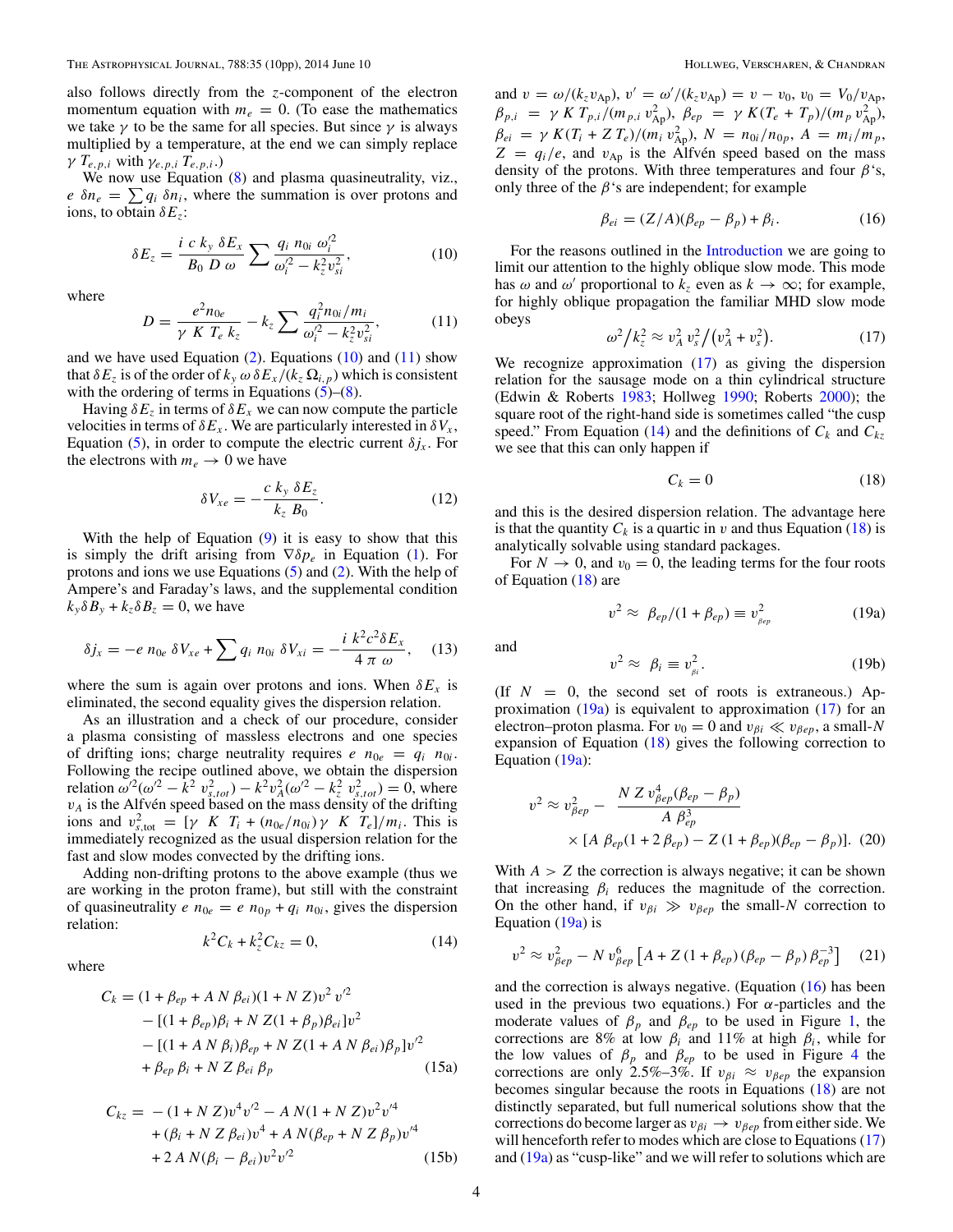<span id="page-4-0"></span>

**Figure 1.** Heavy black curves give the real parts of the four roots (designated a–d) of Equation [\(18\)](#page-3-0) vs. normalized ion drift speed *v*0. Nearly horizontal curves are the cusp-like modes while diagonal curves are the ion-dominated modes; the gray line,  $v = v_0$ , shows that the ion-dominated modes are largely convected by the drifting ions. The thin curve gives the growth rate multiplied by 10; the corresponding damping rate is not shown. The chosen parameters  $T_e = 10^5$  K,  $T_p = 8 \times 10^4$  K,  $T_i = 3 T_p$ ,  $\gamma = 1.3$ ,  $v_{Ap} = 40$  km s<sup>-1</sup>, and  $N = 0.06$  are roughly representative of the solar wind at 1 AU. Points where  $\omega^2 - k_z^2 v_s^2 = 0$  are indicated by "×" and arrows for protons and ions respectively. The solid circles denote solution points where  $D = 0$  as given by Equations [\(27\)](#page-5-0) and [\(28\)](#page-5-0). The open circle is the approximate maximum growth rate as given by Equation [\(29\)](#page-6-0).

close to Equation [\(19b\)](#page-3-0) as "ion-dominated." The phase speed of cusp-like solutions approximately corresponds to the ionacoustic speed, and the phase speed of ion-dominated solutions corresponds to the ion-sound speed (Mann et al. [1997\)](#page-9-0). The modes can propagate in both directions with respect to the background magnetic field, and while the phase speed of the ion-acoustic mode is barely affected by the drifting ions, the ion-sound wave propagates with the ion-sound speed in the reference frame in which the ions are at rest (Verscharen & Marsch [2011\)](#page-9-0).

As a further check, we have also derived dispersion relation [\(18\)](#page-3-0) by starting with the fact that for the MHD slow mode the perturbation of the total pressure,  $\delta p_{\text{tot}}$ , is zero in the limit of highly oblique propagation. As a concrete illustration of this assertion, for the standard MHD slow mode in a single fluid with sound speed  $v<sub>s</sub>$  it is easy to derive

$$
\frac{\delta p}{\delta p_{\text{mag}}} \approx -1 - \frac{k_z^2}{k_y^2 \left(1 + \beta\right)},\tag{22}
$$

with  $\beta = v_s^2/v_A^2$  and  $\delta p_{\text{mag}}$  is the magnetic pressure perturbation. Thus  $\delta p_{\text{tot}} \to 0$  asymptotically as  $k_y / k_z \to \infty$ . The derivation of the dispersion relation in this manner is straightforward since Equations [\(8\)](#page-2-0)–[\(10\)](#page-3-0) can be used to derive  $\delta p$  in terms of  $\delta E_x$ , and Faraday's law can be used to write the magnetic pressure perturbation in terms of  $\delta E_x$ . Thus  $\delta E_x$  can be eliminated and the dispersion relation [\(18\)](#page-3-0) results.



**Figure 2.** Scaled representation of  $\delta V_{zi}/\delta V_{zp}$  for the four roots in Figure 1. Since protons and ions do not move together Equation [\(17\)](#page-3-0) is inaccurate even when  $v_0 = 0$ .

One of the interesting, and perhaps surprising, features of the highly oblique slow mode is that  $\delta n_i$  and  $\delta n_p$  can be  $\pi$ radians out of phase; we will show in Figure [3](#page-5-0) that this can be true even when there is no ion drift. (This was in fact the original motivation for this study. Viall et al. [\(2009\)](#page-9-0) reported anti-correlated proton and  $\alpha$ -particle variations in the solar wind. We thought these observations might be due to waves, but in retrospect a coronal origin seems more likely. However, the principle still holds: the slow mode can temporally and locally change the plasma composition.) Using Equations [\(8\)](#page-2-0), [\(10\)](#page-3-0), and  $(11)$  we obtain

$$
\frac{\delta n_i/n_{0i}}{\delta n_p/n_{0p}} = \frac{(\beta_{ei} - \beta_i)v^2 - (v - v_0)^2[\beta_{ep} + N Z \beta_p - v^2(1 + N Z)]}{-(\beta_i + N Z \beta_{ei})v^2 + (v - v_0)^2[A N(\beta_{ei} - \beta_i) + v^2(1 + N Z)]}.
$$
\n(23)

We will show in Figure [3](#page-5-0) that  $\delta n_i$  and  $\delta n_p$  can have opposite signs, even when there is no ion drift.

Another usesful diagnostic of the wave properties is the ratio  $\delta V_{zi}/\delta V_{zp}$ , which can be derived using Equations [\(7\)](#page-2-0), [\(10\)](#page-3-0), and  $(11)$ :

$$
\frac{\delta V_{zi}}{\delta V_{zp}} = \frac{v - v_0}{v}
$$
\n
$$
\times \frac{\{A \beta_i (\beta_i - \beta_{ei}) + Z [\beta_{ei}(N Z v^2 + v^2 - N Z \beta_p) - \beta_i \beta_p]\}}{\{A (\beta_i - \beta_{ei}) [\beta_i - (1 + N Z)(v - v_0)^2] + Z \beta_p [-\beta_i - N Z \beta_{ei} + (1 + N Z)(v - v_0)^2]\}}.
$$
\n(24)

We will show in Figure 2 that  $\delta V_{zi}$  and  $\delta V_{zp}$  can have opposite signs, even when there is no ion drift. Since the ions and protons do not move together, the phase speed cannot be calculated from Equation  $(17)$  using a value for  $v_A$  based on the total mass density and a value for  $v_s$  using the full plasma pressure and the total mass density. (This can be easily verified with some numerical examples.)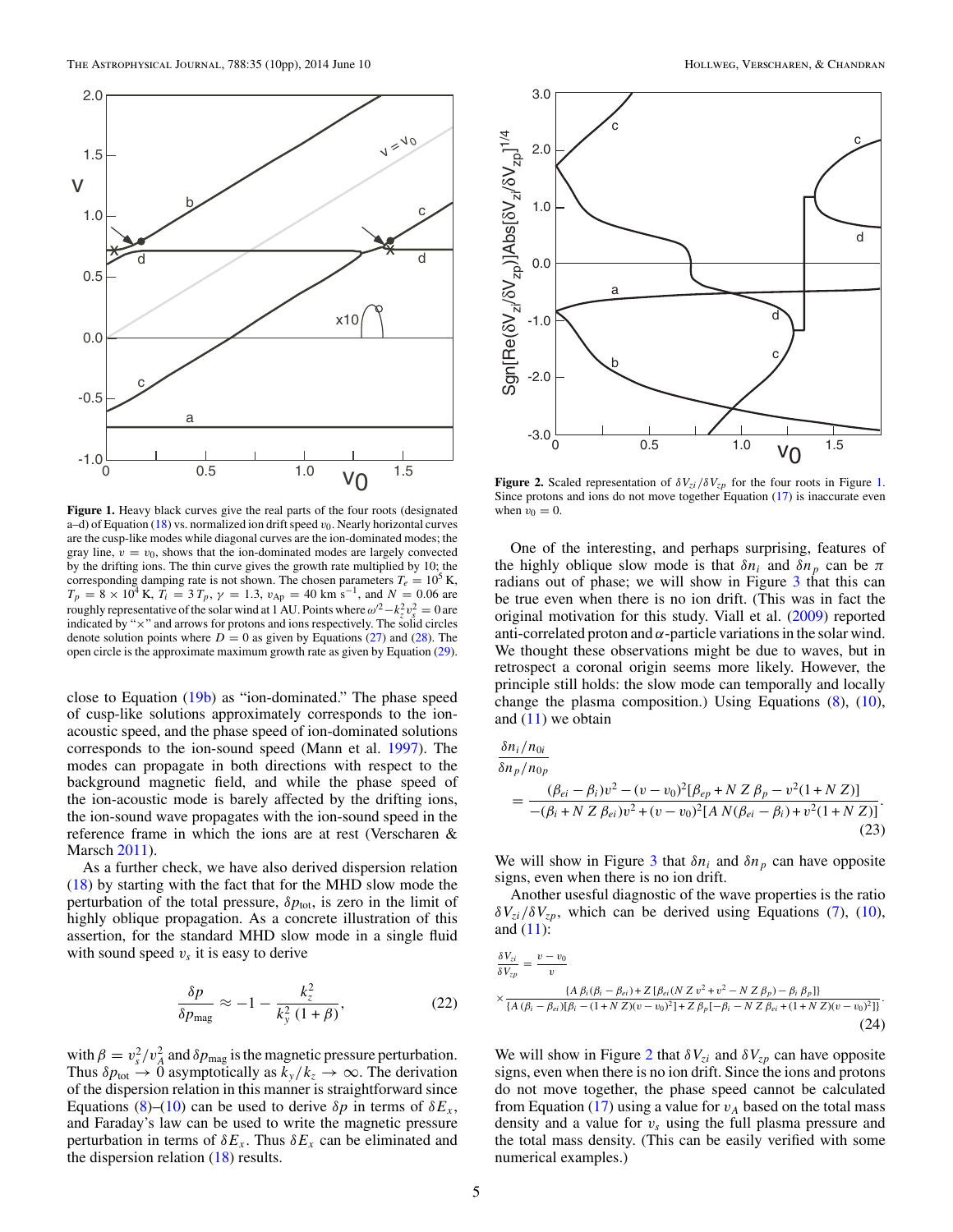# 3. NUMERICAL EXAMPLES

<span id="page-5-0"></span>Our numerical examples will all consider a plasma consisting of electrons, protons, and  $\alpha$ -particles ( $A = 4$ ,  $Z = 2$ ). For our first example we take  $T_e = 10^5$  K,  $T_p = 8 \times 10^4$  K,  $T_i = 3 T_p$ ,  $v_{\rm Ap} = 40$  km s<sup>-1</sup>, and  $N = 0.06$ . Although mainly illustrative, these parameters correspond roughly to conditions in the solar wind at 1 AU. We also somewhat arbitrarily take  $\gamma = 1.3$ rather than five-thirds, in the expectation that this may represent internal heating processes including electron heat conduction. In this case  $v_{\beta e p} = 0.74$  and  $v_{\beta i} = 0.635$ . The  $\beta$ 's are not small; for example  $\beta_{ep} = 1.21$  $\beta_{ep} = 1.21$  $\beta_{ep} = 1.21$ . Figure 1 plots the real parts of the four roots of *v* obtained from Equation  $(18)$  vs.  $v_0$ . (In Figures [1](#page-4-0)) and [4,](#page-6-0) points where the denominators of Equations  $(5)$ ,  $(7)$ , and  $(8)$  pass through zero are indicated by " $\times$ " and an arrow for protons and ions respectively.) The roots which are almost horizontal lines are cusp-like and close to  $v \approx \pm v_{\beta e p}$ ; the roots which are almost diagonal lines are ion-dominated and are close to

$$
v \approx v_0 \pm v_{\beta i}.\tag{25}
$$

The gray line,  $v = v_0$ , shows that the ion-dominated modes are indeed largely convected by the drifting ions. There is an avoided crossing around  $v_0 \approx 0.1$  where the roots cannot be simply characterized. (We will see a similar avoided crossing in Figure [4.](#page-6-0) Both Figures [1](#page-4-0) and [4](#page-6-0) have  $v_{\beta e p} > v_{\beta i}$ . We will not show an example in which the inequality is reversed, but in such cases the avoided crossing occurs for the modes for which  $v < 0$ .) For  $1.3 < v_0 < 1.4$  there are two real roots and two complex conjugate roots, one of which is unstable; the dimensionless growth rate (multiplied by 10) is shown as the thin curve. The instability occurs when the forward-propagating cusp-like wave has about the same phase speed as the backward-propagating (in the ion frame) ion-dominated mode. When the phase speeds are about equal, both modes couple, and the solutions collapse to two complex solutions with equal real parts of the wave frequency. Because the  $\beta$ 's are not small, the instability requires  $V_0$  *> v*<sub>Ap</sub>, and other electromagnetic instabilities with larger growth rates (Verscharen & Chandran [2013\)](#page-9-0) will probably be more important. However, using the small-*N* approximations for the roots, the root intersection leading to instability will occur close to

$$
v_0 = v_{\beta e} + v_{\beta i} \tag{26}
$$

so that in a plasma with low  $\beta$ 's instability can occur for  $V_0 \ll v_{\rm Ap}$  where electromagnetic modes should be stable; we will show such an example in Figure [4.](#page-6-0)

Some insight into the nature of the modes can be gained by examining  $\delta V_{zi}/\delta V_{zp}$ . This ratio spans a large range of values, so in order to fit the essential information into one graph we plot the quantity  $\text{Sgn}[\text{Re}(\delta V_{zi}/\delta V_{zp})]$  Abs $[\delta V_{zi}/\delta V_{zp}]^{1/4}$ , which is shown in Figure [2](#page-4-0) for the same parameters used in Figure [1.](#page-4-0) Look first at curves "a" and "b" in the lower-left part of the figure. Comparing with Figure [1](#page-4-0) (which uses the same labeling), as  $v_0 \rightarrow 0$  they represent  $\delta V_{zi}/\delta V_{zp}$  for the cusp-like modes. However, note that not only do the ions and protons move at different speeds, but they are  $\pi$  radians out of phase. This supports our earlier statement that Equation  $(17)$  is inaccurate even when  $v_0 = 0$ . Look next at curves "a" and "d" which correspond to the cusp-like modes when there is significant drift,  $v_0 > 0.2$  or so. We see that the motions are dominated by the protons (as expected) with  $|\delta V_{zi}/\delta V_{zp}| < 1$ . Also note that in Figure [1](#page-4-0) root "d" has  $v_0 = v$  at  $v_0 \approx 0.72$ ; the ions are then moving with the wave, and  $\delta V_{zi} = 0$ . Finally, consider the solutions given by curve "c," most of curve "b," and the left



**Figure 3.** Scaled representation of  $(\delta n_i/n_{i0})/(\delta n_p/n_{p0})$  for the four roots in Figure [1.](#page-4-0)

portion of curve "d" in Figure [1.](#page-4-0) We have already claimed that they are dominated by the ion dynamics; Figure [2](#page-4-0) confirms this by showing  $|\delta V_{zi}/\delta V_{zp}| > 1$  for these roots. Note too that the curve "c" in Figure [1](#page-4-0) has  $v = 0$  when  $v_0 \approx 0.61$ ; this leads to the infinity in Figure [2](#page-4-0) for reasons which will be discussed in connection with Figure 3. Finally, the two complex conjugate roots, which appear when  $1.3 < v_0 < 1.4$ , have nearly constant modulus but varying phase in this range.

Figure 3 displays the density ratio  $(\delta n_i/n_{i0})/(\delta n_p/n_{p0})$  for the same case. (As in Figure [2](#page-4-0) we plot the sign of the real part multiplied by the absolute value raised to the (1/4) power.) There is little resemblance to Figure [2](#page-4-0) for  $\delta V_{zi}/\delta V_{zp}$ ; the reason is that *δn* is influenced also by  $(k_y δ V_y)$ , according to Equation [\(3\)](#page-2-0). Roots "c" and "d" give infinities where  $\delta n_p \to 0$ , while root "d" gives two zeroes where  $\delta n_i = 0$ . Note that even for  $v_0 = 0$ the two cusp-like roots "a" and "b" have proton and ion density fluctuations which are opposite in sign. Finally, the cusp-like roots have modest values of  $(\delta n_i/n_{i0})/(\delta n_p/n_{p0})$ , while the ion-dominated roots have larger values of  $(\delta n_i/n_{i0})/(\delta n_p/n_{p0})$ .

The two filled circles in Figure [1](#page-4-0) indicate where  $D \rightarrow 0$ and  $|\delta E_z| \to \infty$ ; consequently  $\delta V_{zi}$ ,  $\delta V_{zp}$ ,  $\delta n_i$ , and  $\delta n_p$  all become singular there, but the ratios shown in Figures [2](#page-4-0) and 3 stay finite. According to Equation  $(10)$ ,  $\delta E_z$  also has a singularity where  $\omega = 0$ . This occurs where the ion-dominated root "c" crosses the horizontal axis in Figure [1,](#page-4-0) and  $\delta V_{zi}$ ,  $\delta n_i$  and  $\delta n_p$ all become singular there, but  $\delta V_{zp}$  stays finite in virtue of the  $\omega'$  $(=\omega \text{ for protons})$  in the numerator of Equation [\(7\)](#page-2-0); this explains the singularity at  $v_0 \approx 0.72$  in Figure [2.](#page-4-0)

After extensive algebra we have been able to show that the values of  $v_0$  leading to  $D = 0$  are given by

$$
v_{0,D=0}^{2} = \frac{(\beta_{ep} \beta_{i} + N Z \beta_{ei} \beta_{p}) [\beta_{ei} + \beta_{ep} \pm 2 \sqrt{\beta_{ei} \beta_{ep}}]}{(1 + N Z) \beta_{ei} \beta_{ep}}.
$$
\n(27)

The corresponding values of  $v$  in Figure [1](#page-4-0) are given by

$$
v_{D=0}^2 = \frac{\beta_{ep} \beta_i + N Z \beta_{ei} \beta_p}{(1 + N Z) \beta_{ei}}.
$$
 (28)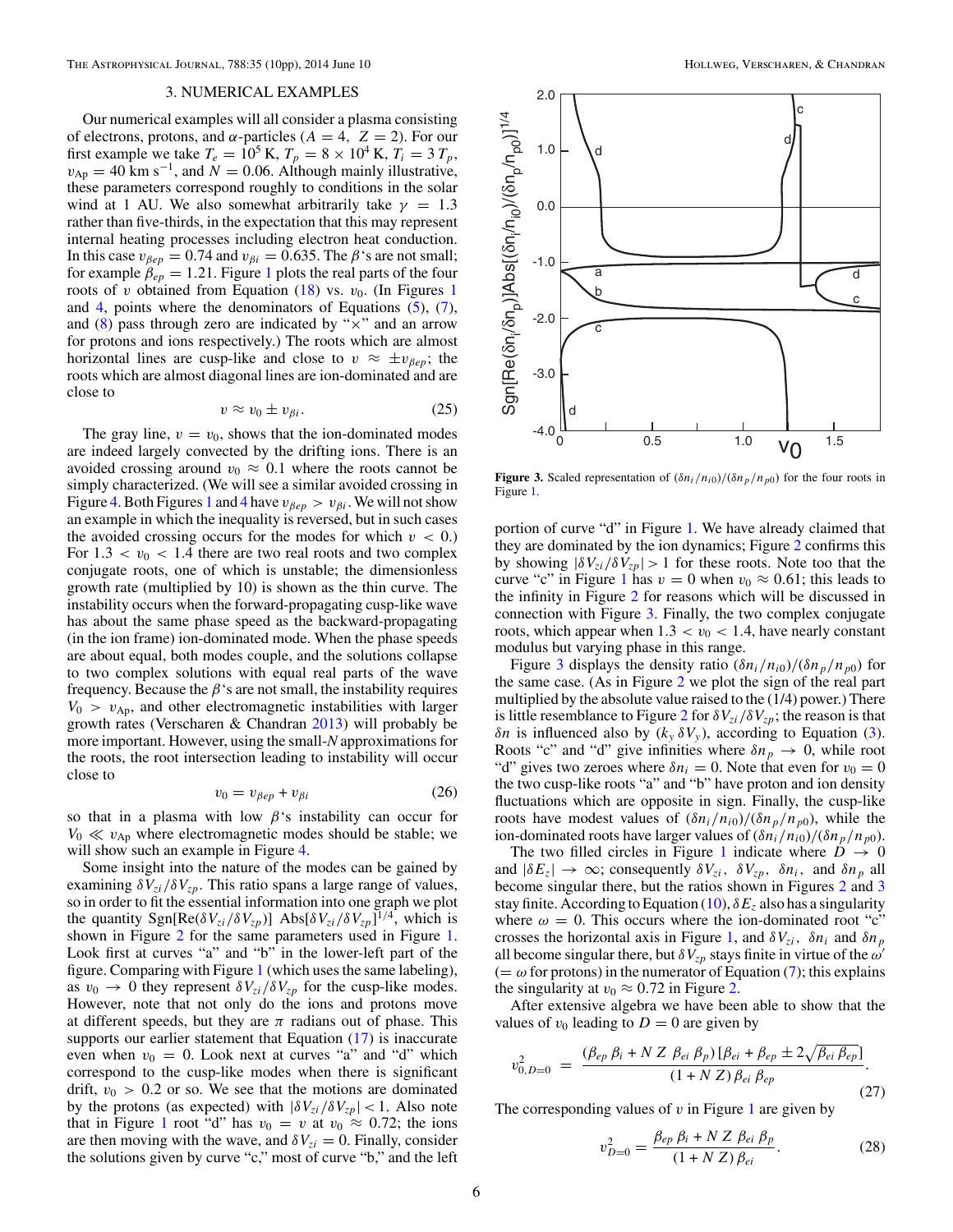<span id="page-6-0"></span>

**Figure 4.** Same as Figure [1](#page-4-0) but  $T_e = 10^6$  K,  $T_p = 3 \times 10^6$  K,  $T_i = 4 T_p$ ,  $\gamma = 1.3$ ,  $v_{\rm Ap} = 1500$  km s<sup>-1</sup>, and  $N = 0.06$ .

(In Figures [1](#page-4-0) and 4 below, the smaller value of  $v_{0,D=0}$  is close to the avoided crossing, which in those figures occurs at positive  $v$ , and thus the positive square root of Equation  $(28)$  must be used. However, as mentioned in connection with Figure [1,](#page-4-0) when  $v_{\beta i}$  is sufficiently large the avoided crossing occurs at negative *v*, and then the negative square root of Equation [\(28\)](#page-5-0) must be used.) Even though the two zeroes of *D* occur at different values of  $v_0$  in Figure [1,](#page-4-0) and on different branches of the dispersion relation, they have the same value of  $|v|$ ; we are unable to offer a physical explanation of this result.

Figure 4 displays the solutions of the dispersion relation [\(18\)](#page-3-0) for conditions roughly representative of the acceleration region of the fast solar wind. We take  $T_e = 10^6$  K,  $T_p = 3 \times 10^6$  K,  $T_i = 4 T_p$ , and  $v_{Ap} = 1500 \text{ km s}^{-1}$ ; the ion is again fully-ionized helium with  $N = 0.06$ . In this case the  $\beta$ 's are small (e.g.,  $\beta_{ep} = 0.02$ ), and the characteristic speeds are  $v_{\beta ep} = 0.137$ and  $v_{\beta i} = 0.12$ . Figure 4 closely resembles Figure [1,](#page-4-0) except the two filled circles at which  $D = 0$  are at qualitatively different locations. The main difference from Figure [1](#page-4-0) is that the instability now occurs for  $V_0 \ll v_{Ap}$ , and there should be no competing electromagnetic instabilities. The growth rate (shown multiplied by 10) is again small, a little more than 3% of the real part of the frequency.

We now seek a simple analytical approximation for the maximum growth rate of the instability which appears in Figures [1](#page-4-0) and 4. We assume that the maximum growth rate occurs at the value of  $v_0$  given by Equation  $(26)$ . We also assume that the real part of the normalized frequency  $v$  in the unstable region is close to  $v_{\beta e p}$  (approximation [\(19a\)](#page-3-0)), and we expand the dispersion relation [\(18\)](#page-3-0) around that value of *v*, with  $dv =$  $v - v_{\beta e}$ . For the parameters considered in this paper we find that we can safely drop terms involving  $dv^3$  and  $dv^4$ ; it is somewhat less accurate but very convenient to drop the term proportional to  $dv$ . We also drop terms proportional to  $N^2$ . The maximum dimensionless growth rate can then be approximated as

$$
v_{\text{growth,max}} \approx \frac{(A\ N)^{1/2} \ v_{\beta ep}^{3/2} \ |\beta_i - (1 - \beta_p/\beta_{ep}) Z/A|}{2 \ v_{\beta i}^{1/2}}. \tag{29}
$$

(Equation [\(16\)](#page-3-0) has again been used.) The point  $(v_{\beta e p} +$  $v_{\beta i}$ , 10  $v_{\text{growth,max}}$  is displayed as the open circles in Figures [1](#page-4-0) and 4. Note that the growth rate can vanish when  $\beta_i = (Z/A) T_e/(T_e + T_p)$ , which is close to being fulfilled for the warm plasma case of Figure [1.](#page-4-0) However, when *βi* substantially exceeds this value, the growth rate increases as  $T_i^{3/4}$  and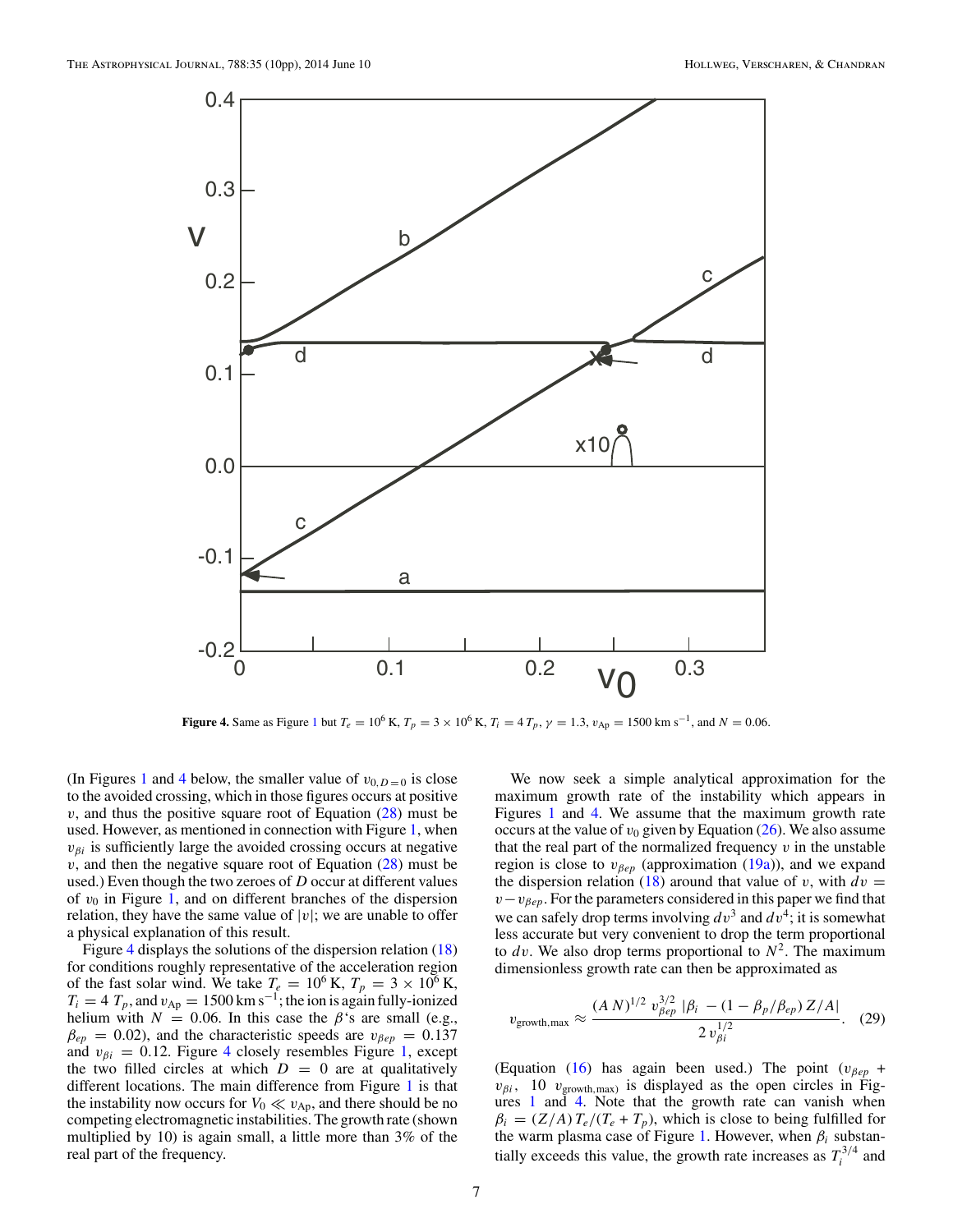<span id="page-7-0"></span>can become substantial even when *N* is small; for example, for the parameters in Figure [1,](#page-4-0) but with  $T_i$  increased to  $8 T_p$ , the maximum growth rate is 14% of the real part of *v*.

For small  $\beta$ 's and for modest values of  $\gamma_p T_p / \gamma_e T_e$  (as in Figure [4\)](#page-6-0),  $\beta_i$  can be dropped from the absolute value in Equation [\(29\)](#page-6-0), and the maximum growth rate normalized to the real part of the frequency (approximated as  $v_{\beta ep} \approx \beta_{ep}^{1/2}$ ) is then

$$
\frac{v_{\text{growth,max}}}{v_{\beta ep}} \approx \left(\frac{N}{A}\right)^{1/2} Z \frac{\gamma_e T_e / (\gamma_p T_p)}{2 \left[1 + \gamma_e T_e / (\gamma_p T_p)\right]^{3/4}} \left(\frac{\beta_p}{\beta_i}\right)^{1/4}.
$$
\n(30)

In this case hot protons and hot ions, as seem to be found in coronal holes (e.g., Antonucci et al. [2000;](#page-9-0) Cranmer [2009;](#page-9-0) Kohl et al. [1998\)](#page-9-0), reduce the normalized growth rate. For the parameters used in Figure [4](#page-6-0) Equation (30) gives a normalized growth rate of 0.033; for a wave with a period of 300 s, the *e*-folding time is then 1450 s, which is not unreasonably long.

It is not clear whether the ion-drift-driven instability would play a role in the corona or solar wind. Since the instability is driven by the ion drift, one would expect the instability to react back on the ions and limit their drift. In low-beta plasmas, the required ion drift can be substantially less than the drift needed to excite electromagnetic instabilities (Verscharen & Chandran [2013\)](#page-9-0). However, since the instability considered here exists over only a limited range of  $v_0$ , it is possible that external accelerating forces could push the ions through to higher stable values of  $v<sub>0</sub>$  before the instability can grow to large enough amplitudes to effectively react back on the ions. It appears that this problem might not occur for the cyclotron-resonant electromagnetic instabilities driven by ion drift. Moreover, if dissipation associated with the Landau resonance, or with viscosity or heat conduction which have not been included in our analysis, is large enough, the instability might be eliminated altogether. It is interesting to note, however, that the instability is Landau-resonant with the Landau-unstable part of the ion distribution function (this follows from Equation [\(26\)](#page-5-0) and the fact that  $v_{\beta e p}$  is a good approximation for the normalized phase speed).

### 4. KINETIC EFFECTS

The resonant kinetic counterpart of the described nonresonant fluid instability is the ion*/*ion-acoustic instability (Fried & Wong [1966;](#page-9-0) Gary & Omidi [1987;](#page-9-0) Gary [1993\)](#page-9-0). The ion-acoustic mode is driven unstable by Landau-resonant beam ions. A Landau-resonant instability can only be driven if

$$
\omega < k_z v_0 \tag{31}
$$

under the assumption that the beam ions have a Maxwellian distribution function (Verscharen & Chandran, [2013\)](#page-9-0). Due to its polarization properties, the ion-acoustic mode is prone to strong Landau and transit-time damping by the plasma protons (and to a lesser extent the electrons). However, since the phase speed of the ion-acoustic mode increases as  $(T_e + T_p)^{1/2}$ , the resonant damping can be reduced if the electron temperature is large enough so that only the few protons in the tail of their distribution can resonate with the wave at the same wavenumber at which the ions resonantly drive the instability.

In Figure 5, we show solutions to the fully kinetic dispersion relation for a hot plasma consisting of Maxwellian protons, electrons, and alpha particles. We obtain the solutions from the numerical solver NHDS (Verscharen et al., [2013\)](#page-9-0). Acoustic modes in a linearized Vlasov–Maxwell system have phase speeds consistent with one-dimensional adiabatic ions ( $\gamma_{p,i}$  = 3)



**Figure 5.** Smooth curves are the same as those in Figures [1](#page-4-0) and [4](#page-6-0) but for  $T_e = 14 \times 10^6$  K,  $T_p = 10^6$  K,  $T_i = 4$   $T_p$ ,  $\gamma_e = 1$ ,  $\gamma_{p,i} = 3$ ,  $\nu_{Ap} = 1500$  km s<sup>-1</sup>, and  $N = 0.06$ . The black points give the real part of *v* at  $\kappa_z = 0.01$  obtained via NHDS (with  $\theta = 80^\circ$ ) for selected *v*<sub>0</sub>, while the gray points give 10 times the corresponding imaginary parts of *v*. On the whole this validates our analysis, with the addition of weak damping from the Landau resonance.

and isothermal electrons ( $\gamma_e = 1$ ; Gary, [1993\)](#page-9-0). We use the same parameters as in Figure [4,](#page-6-0) but with these values of  $\gamma$ , and we increase the electron temperature to  $T_e = 14T_p$  in order to reduce the Landau*/*transit-time damping to the point where a comparison with our analytical results can be made, even though we realize that these parameters do not correspond to the corona or solar wind. We set the angle  $\theta$  between **k** and **B**<sub>0</sub> to 80<sup>°</sup>. The smooth curves are our analytical solutions (though solution "a" in Figures [1](#page-4-0) and [4](#page-6-0) has been omitted here), the black points are the real parts of *v* obtained via NHDS for selected values of  $v_0$ , while the gray points are the imaginary parts, multiplied by 10 as in Figures [1](#page-4-0) and [4.](#page-6-0) The kinetic solutions follow the analytical solutions well. The non-resonant instability is present, along with the cusp-like and ion-dominated roots, substantiating our analysis. However the instability appears at reduced growth rate due to the Landau*/*transit-time damping. As already noted, the instability appearing in our analysis is consistent with Equation (31).

The example in Figure 5 was chosen to give only weak damping. But by varying only  $T_e$ , we find that this instability is present only when  $T_e/T_p > 7$ , which still does not correspond to conditions in the corona or solar wind.

We emphasize that this kinetic calculation is based on the assumption of a Maxwellian distribution function for all species. If any distribution function is in a relaxed marginally stable state, its contribution to the damping can be lower or even negligible. The nonlinear treatment of the evolution of the plasma distribution functions and the associated wave–particle interactions, however, is beyond the scope of this work.

The NHDS solutions also give the electric field polarizations, and reveal that  $\delta E_y$ , which was ignored in the analysis of Section [2,](#page-2-0) can be comparable to or even larger than  $\delta E_x$  or *δEz*. Yet Figure 5 shows that our derived dispersion relation agrees well with the NHDS solutions for the real part of *v*.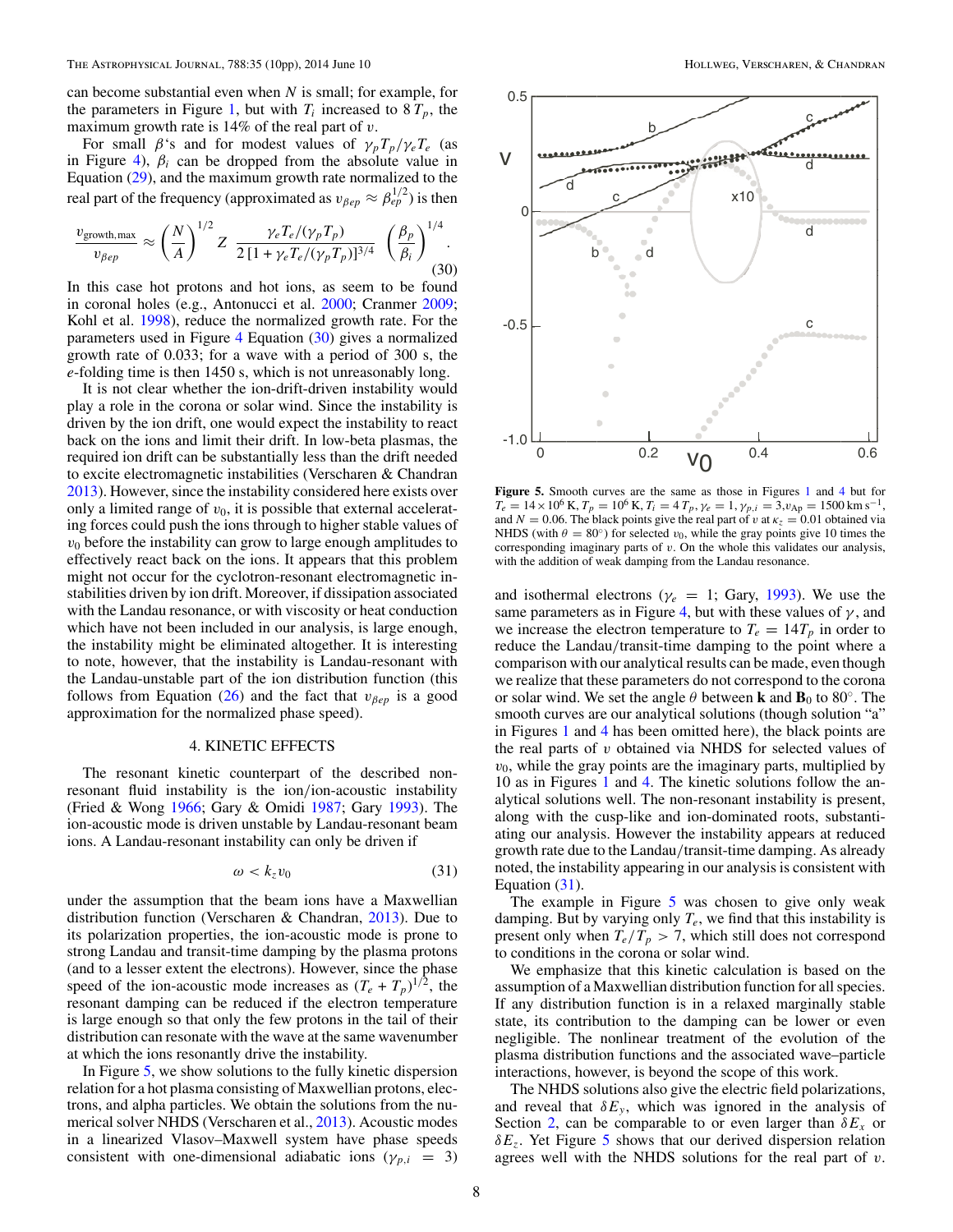<span id="page-8-0"></span>The reason is as follows: If we include  $\delta E_y'$ , we find that, consistent with our expansions in  $\Omega^{-1}$ , Equations [\(8\)](#page-2-0), [\(10\)](#page-3-0), and [\(11\)](#page-3-0) are unaltered. And our equations for  $\delta V_x$ , which were used to derive  $\delta j_x$  and ultimately the dispersion relation, are then only modified by the addition of  $c \delta E_y^{\prime} / B_{0z}$ . These  $\delta \mathbf{E} \times \mathbf{B}_0$ drifts make no contribution to  $\delta j_x$  or to the dispersion relation as long as the plasma is quasineutral and there is no background current  $j_{0z}$ .

The presence of  $\delta E_y$  is easily understood. From  $\nabla \times \delta \mathbf{E}_z$ Faraday's law implies the possibility that  $\delta B_x \neq 0$ . Ampere's law would then require  $\delta j_{v}$ , which in our low-frequency situation must arise from polarization drifts in the *y*-direction, which in turn require  $\partial \delta E_y^{\prime}/\partial t \neq 0$ . A full discussion is beyond the intent of this paper, but it is useful to consider as an example the electron–proton plasma. Following the prescription which we just outlined (but with  $\delta \mathbf{E}_y$  and  $\delta \mathbf{E}_z$  included in  $\nabla \times \delta \mathbf{E}$ ), we obtain

$$
\frac{\delta E_y}{i \delta E_x} = \frac{\tan^2 \theta \ \gamma_e \ \beta'_e \ v \ \kappa_z}{2(1 - v^2)(v^2 - \beta_{ep})}
$$
(32)

and

$$
\frac{\delta E_y}{\delta E_z} = \frac{\tan \theta}{1 - v^2},\tag{33}
$$

where  $\theta$  is the angle between **k** and **B**<sub>0</sub>,  $\beta'_e = 8 \pi n_{0e} K T_e / B_0^2$ ,  $\kappa_z = k_z v_{\rm Ab} / \Omega_p$ , and we have used Equations [\(10\)](#page-3-0) and [\(11\)](#page-3-0) which give

$$
\frac{\delta E_z}{i \delta E_x} = \frac{\tan \theta \ \gamma_e \ \beta'_e \ v \ \kappa_z}{2(v^2 - \beta_{ep})}.
$$
 (34)

With  $v^2$  given by Equation [\(19a\)](#page-3-0), and with the parameters used in Figure [5,](#page-7-0) we find that Equations (32)–(34) give good approximations to the NHDS polarizations of the cusp-like solutions, even those with  $v_0 \neq 0$ . The ratio  $|\delta E_y / \delta E_x|$  < 1 only for  $\kappa_z$  < 8 × 10<sup>-3</sup> or so, and increases linearly with  $\kappa_z$ ; the electric field components transverse to  $\mathbf{B}_0$  are in general elliptically polarized and rotate in the left-hand (ion-resonant) sense. And for large  $\theta$ ,  $\delta E_y/\delta E_z > 1$  for all values of  $\kappa_z$ ; in fact Equation (33), which turns out to be an excellent approximation to the kinetic results, implies  $(\nabla \times \delta \mathbf{E})_x \neq 0$  and thus  $\delta B_x \neq 0$ . Note that  $\delta E_y$ can be significant even when  $k_z^{-1}$  is much larger than the proton inertial length and  $k_y^{-1}$  is much larger than the proton gyroradius; standard MHD could not have led to this conclusion.

#### 5. SUMMARY

We have studied the MHD slow mode in a plasma consisting of fully-ionized hydrogen and a heavy ion (taken to be fullyionized helium in the numerical examples) drifting along the background magnetic field. Such a plasma is representative of the solar wind and the solar corona close to the Sun where the solar wind becomes supersonic. Using a three-fluid analysis, we presented a dispersion relation for both the fast and slow modes (Equations  $(14)$ – $(15b)$ ), but since the corona and solar wind contain many structures and fluctuations with large ratios of perpendicular to parallel wavenumbers we specialized to propagation highly oblique to the magnetic field (Equation [\(18\)](#page-3-0)). This limit is also representative of the "sausage mode" on thin coronal structures, which has been observed optically and has proven useful in coronal seismology. The slow mode can also be produced via parametric instabilities of the Alfvén waves which are copiously present in the solar wind, and the slow mode may also be associated with MHD turbulence in the solar wind. We have emphasized the fact that the highly oblique slow mode has very small variations of total pressure, and might be confused with non-propagating pressure-balanced structures or with the kinetic Alfvén wave; the results of this paper should be useful in distinguishing between these alternatives.

Figures [1](#page-4-0) and [4](#page-6-0) present the dispersion relations for two illustrative cases. For small ion concentrations we find two modes (forward and backward propagating) which are close to the usual "cusp-like" modes in an electron-proton plasma (Equation  $(19a)$ ). We also find two modes which are dominated by the convecting ion (Equation  $(25)$ ). For reasonable coronal and solar wind parameters, these two types of modes exhibit an avoided crossing at small ion drift, and then cannot be simply characterized. Thus, when applied to coronal seismology, the standard dispersion relation for the sausage mode in an electron–proton plasma may lead to non-trivial errors.

We found that the drifting ions can drive a non-resonant instability, albeit only in a limited range of ion drift speeds  $v_0$ . For low plasma  $\beta$ 's, the drift necessary for instability can be less than that required to drive electromagnetic ion-resonant modes (Verscharen & Chandran [2013\)](#page-9-0). Although we have not carried out a quasilinear analysis, it is reasonable to suppose that the instability would react back on the ions in such a way as to limit their drift, and that the drift energy will be deposited in the plasma as heat. However, by supplementing our analysis with fully kinetic solutions for the dispersion relation we have found that with Maxwellian distribution functions the damping associated with the Landau resonance can eliminate the instability altogether, unless  $T_e/T_p \gg 1$ . Our ideal fluid analysis also ignored damping associated with viscosity, heat conduction, and inter-particle collisions.

A comparison with solutions of the full dispersion relation of a hot plasma shows that the non-resonant instability of this study is the counterpart of the kinetic ion*/*ion-acoustic instability. Landau damping by the protons can efficiently counteract the instability driven by the ions if the particles have a Maxwellian distribution function and temperatures not greatly exceeding the proton temperature.

We have also found (Equations  $(32)$ – $(34)$ ) the surprising result, not contained in MHD, that  $\delta E_y$  can be significant even when  $k_z^{-1}$  is much larger than the proton inertial length and  $k_y^{-1}$  is much larger than the proton gyroradius. However, the dispersion relation is not affected by *δEy* .

We found that the protons and ions do not move together (Equation [\(24\)](#page-4-0) and Figure [2\)](#page-4-0), and that their compressions are not proportional, i.e.,  $(\delta n_i/n_{i0})/(\delta n_p/n_{p0}) \neq 1$  (Equation [\(23\)](#page-4-0) and Figure [3\)](#page-5-0), even when the ions are not drifting. The velocity and density fluctuations of the two species can even be out of phase. One consequence is that even with zero drift, the standard dispersion relation [\(17\)](#page-3-0) for the sausage mode cannot be used with  $v_A$  computed using the summed proton and ion densities, and with *vs* computed from the summed pressures and densities of the electrons, protons, and ions. However, the relationships between the velocity and density fluctuations of the protons and ions may be used to identify the waves, and distinguish the oblique slow mode from non-propagating pressure-balanced structures. There is however a caveat: a fluid analysis (Hollweg [1999\)](#page-9-0) suggests that the kinetic Alfvén wave also has  $\delta p_{tot} \approx 0$ , and may be confused with pressure-balanced structures and the highly oblique slow mode.

Finally, it has not escaped our notice that the drifting "ions" in our analysis can be taken to be the proton "beams" which appear routinely in in situ observations of proton distribution functions in the nearly collisionless fast solar wind (see Figure 8.1 of